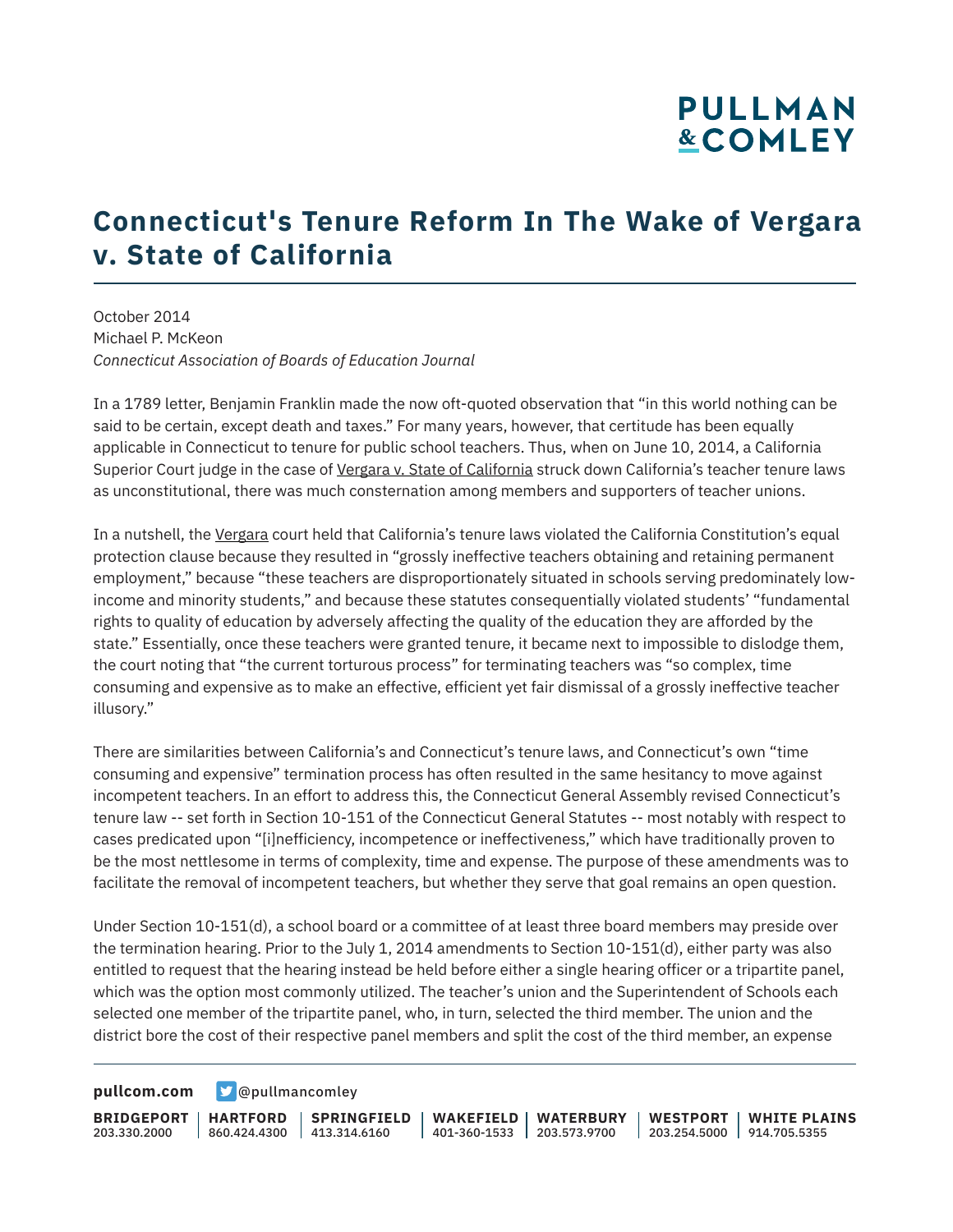## **PULLMAN &COMLEY**

#### Connecticut's Tenure Reform In The Wake of Vergara v. State of California

which, when added to the district's own legal fees, made termination hearings a costly proposition.

The July 1 amendments seek to reduce the cost of the termination hearing by eliminating the tripartite panel, leaving the school board, board committee, or single hearing officer as the only hearing options. Doing so, however, also limits the school administration's opportunity to obtain the factual findings required for termination. More specifically, although the school board is strictly bound by the factual findings issued by the hearing body, those findings do *not* have to be the ones issued by the panel majority; rather, even if the majority's findings did not support a termination, the administration could still rely upon the dissenting member's findings in recommending to the school board that it terminate the teacher's contract of employment. As there will now only be a single hearing officer, that obviously will no longer be a possibility.

Perhaps more significantly, the July 1 amendments truncated the amount of time that can be spent on cases pertaining to incompetence or ineffectiveness, restricting it "to twelve total hours of evidence and testimony, with each side allowed not more than six hours to present evidence and testimony." The district administration bears the burden of proof, and six hours is an extraordinarily limited amount of time in which to prove that a teacher – to whom the district previously awarded tenure – is actually so incompetent that his or her employment should be terminated and career derailed. Recognizing this, the union might adamantly oppose an administration request to extend the length of the hearing, which the statute permits "when good cause is shown." At the same time, because teachers are on paid administrative leave during the pendency of the termination hearing, they have a financial interest in prolonging the hearing. Additionally, the union might also need more than six hours to defend the teacher's livelihood. Thus, this proposed reform of the lengthy hearing process might prove chimerical.

In conclusion, while the reforms to Connecticut's teacher termination process create new issues while seeking to resolve old ones, these amendments are likely sufficient to bolster Connecticut's tenure law against Vergara-like challenges.

*Attorney McKeon is a Member of the law firm of Pullman & Comley LLC, which represents a number of Connecticut school districts. Attorney McKeon has written more extensively about the potential effect of the Vergara v. State of California decision on the firm's blog: Education Law Notes. Reposted with permission from the October 2014 Connecticut Association of Boards of Education Journal.*